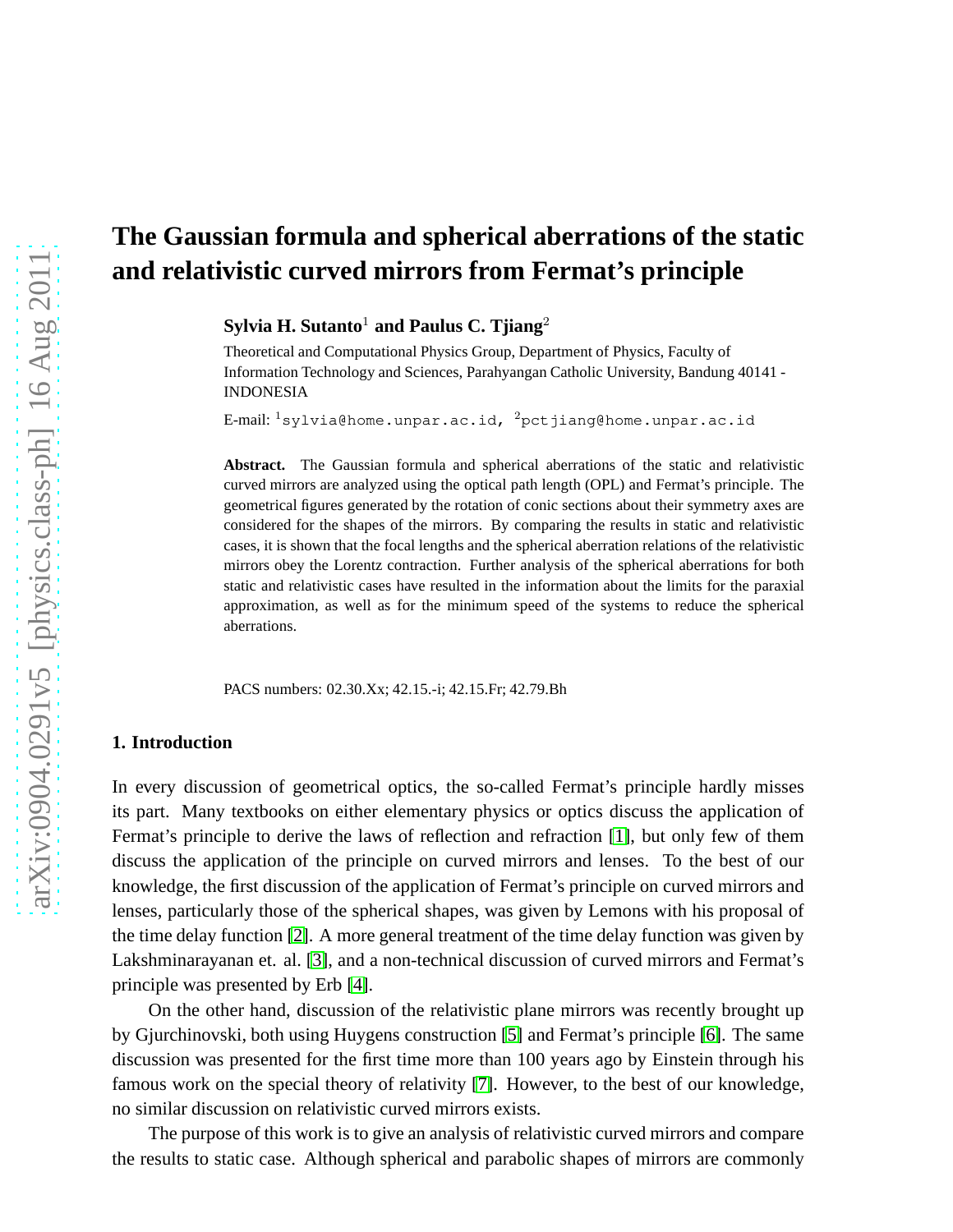used in practical applications, we shall consider the shapes of curved mirrors generated by the rotation of the two dimensional conic sections about their symmetry axes, inspired by Watson [\[8\]](#page-14-7). The straightforward calculations are performed (without the introduction of a time delay function) to provide clearer interpretations on the results. The results obtained in this work might be used to make relativistic corrections to the images of light emitting astronomical objects moving at very high speeds, which are formed by some optical apparati, especially those that use curved mirrors, such as reflector telescopes.

The paper is organized as follows : Section [2](#page-1-0) reviews the general mathematical form of the conic sections, which will be used to shape the curved mirrors. In this case, we shall follow the discussions of conic sections provided by Watson [\[8\]](#page-14-7) and Baker [\[9\]](#page-14-8). In Section [3](#page-2-0) we shall discuss the application of Fermat's principle to obtain Gaussian formula and spherical aberration relations of static curved mirrors, with some analysis of the focal length of the mirror and the physical behaviour of the spherical aberrations. An analogous discussion for relativistic curved mirrors will be given in Section [4,](#page-8-0) with some analysis of the results compared to static case. The discussion concludes in Section [5,](#page-12-0) with some remarks on future work for relativistic curved lenses.

### <span id="page-1-0"></span>**2. General curved mirror : the conic sections**

Let us consider curved mirrors whose shapes are the geometrical figures generated from the rotation of two dimensional conic sections about their symmetry axes. These shapes are well known in the construction of astronomical instruments [\[8\]](#page-14-7). It is worth noting that the discussion of conic sections is useful for construction of mathematical models to predict the theoretical change of corneal asphericity after the eye surgery [\[10\]](#page-14-9), although it is beyond our scope of discussion.

The general mathematical description of the two dimensional conic sections [\[8,](#page-14-7) [9,](#page-14-8) [10\]](#page-14-9) is given by

<span id="page-1-1"></span>
$$
(1 - e2)l2 + h2 - 2Rl = 0,
$$
\n(1)

where  $l$  is the horizontal distance from the optical center of the mirror system, h is the vertical distance from the principal axis of the mirror system, e is the eccentricity of the conic section, and  $R$  is the apical radius of curvature (apex), given by

$$
R = \left\{ \frac{\left[1 + \left(\frac{dl}{dh}\right)^2\right]^{\frac{3}{2}}}{\left|\frac{d^2l}{dh^2}\right|} \right\}_{h=0} \tag{2}
$$

The apex region of a given conic section is illustrated by Figure [1.](#page-2-1)

Eq. [\(1\)](#page-1-1) is known as *Baker's equation* [\[9,](#page-14-8) [10\]](#page-14-9). Solving Eq. [\(1\)](#page-1-1) for the horizontal distance l, we get

<span id="page-1-2"></span>
$$
l_{\pm}(h) = \pm \left( \frac{R - \sqrt{R^2 - (1 - e^2)h^2}}{1 - e^2} \right).
$$
 (3)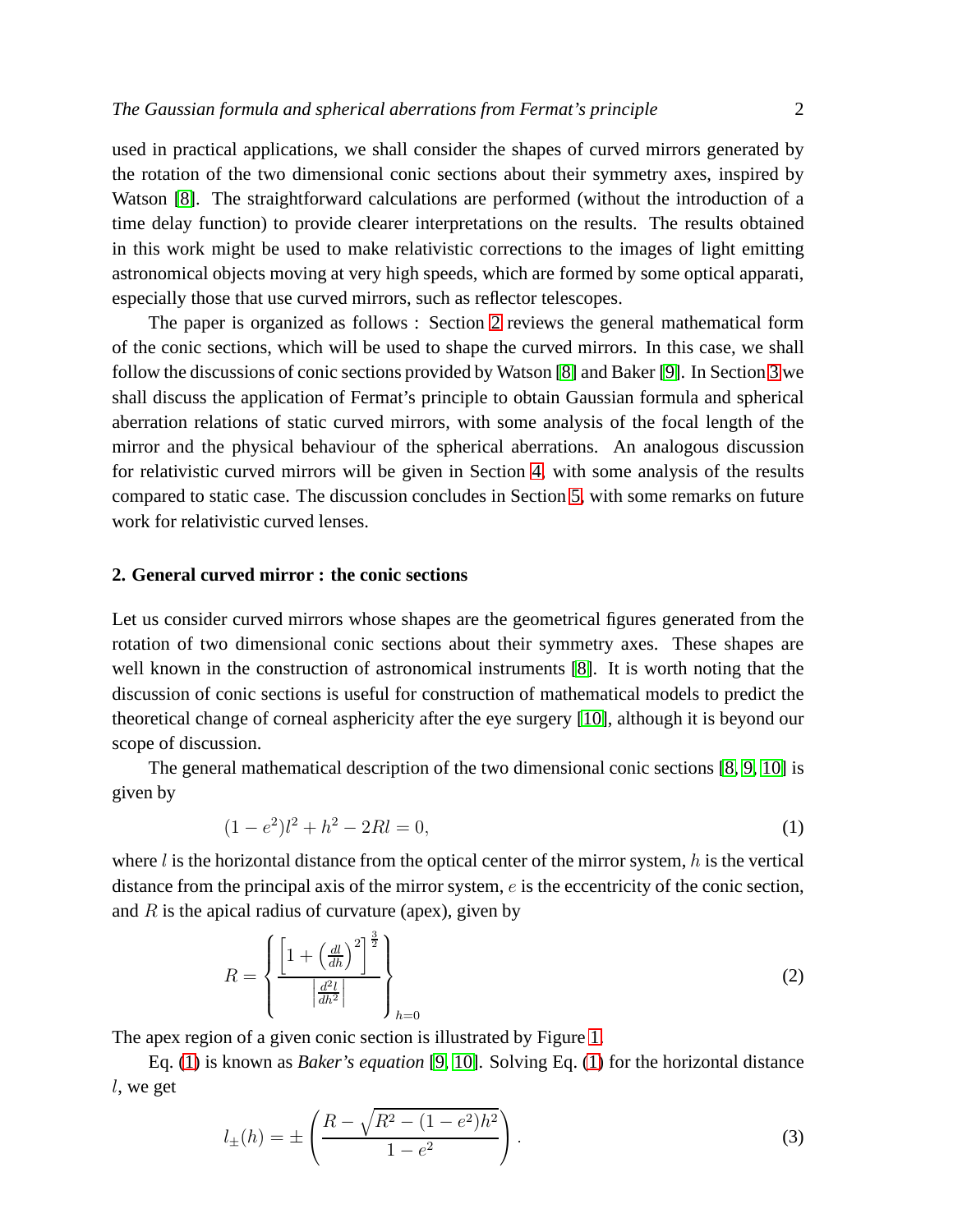

<span id="page-2-1"></span>**Figure 1.** Schematic diagram of a conic section. The area inside the dashed circle is the apex region of a conic section.

It is clear from Eq. [\(3\)](#page-1-2) that  $l(h)$  is an even function of h, with  $l(0) = 0$  due to the fact that the  $l(h)$  vanishes at the optical center. The  $\pm$  signs refer to concave / convex mirror systems. There are four types of mirrors based on the variation of eccentricity  $e$ :

- Spherical mirror ( $e = 0$ ).
- Elliptic mirror ( $0 < e < 1$ ).
- Parabolic mirror ( $e = 1$ ).
- Hyperbolic mirror  $(e > 1)$ .

#### <span id="page-2-0"></span>**3. Applications of Fermat's principle on a static curved mirror**

Figure [2](#page-3-0) shows the propagation of light from point **A** to point **B**, with reflection of light at point **C** on the surface of the mirror.

The *optical path length* (OPL) of the light from **A** to **B** is

<span id="page-2-2"></span>
$$
OPL(h) = S_0 \sqrt{\left[1 - \frac{l(h)}{S_0}\right]^2 + \left[\frac{h - h_0}{S_0}\right]^2} + S_i \sqrt{\left[1 - \frac{l(h)}{S_i}\right]^2 + \left[\frac{h_i - h}{S_i}\right]^2}.
$$
(4)

The travelling time of light can be obtained by dividing the OPL  $(4)$  with the speed of light c of the corresponding medium :

<span id="page-2-3"></span>
$$
t(h) = \frac{S_0}{c} \sqrt{\left[1 - \frac{l(h)}{S_0}\right]^2 + \left[\frac{h - h_0}{S_0}\right]^2 + \frac{S_i}{c} \sqrt{\left[1 - \frac{l(h)}{S_i}\right]^2 + \left[\frac{h_i - h}{S_i}\right]^2}.
$$
 (5)

The application of Fermat's principle can be accomplished by setting the first derivative of Eq. [\(5\)](#page-2-3) to zero. The result is

<span id="page-2-4"></span>
$$
\frac{dt}{dh}(h) = \frac{\frac{h - h_0}{S_0} - \left(1 - \frac{l(h)}{S_0}\right)\frac{dl}{dh}}{c\sqrt{\left[1 - \frac{l(h)}{S_0}\right]^2 + \left[\frac{h - h_0}{S_0}\right]^2}} - \frac{\frac{h_i - h}{S_i} + \left(1 - \frac{l(h)}{S_i}\right)\frac{dl}{dh}}{c\sqrt{\left[1 - \frac{l(h)}{S_i}\right]^2 + \left[\frac{h_i - h}{S_i}\right]^2}}
$$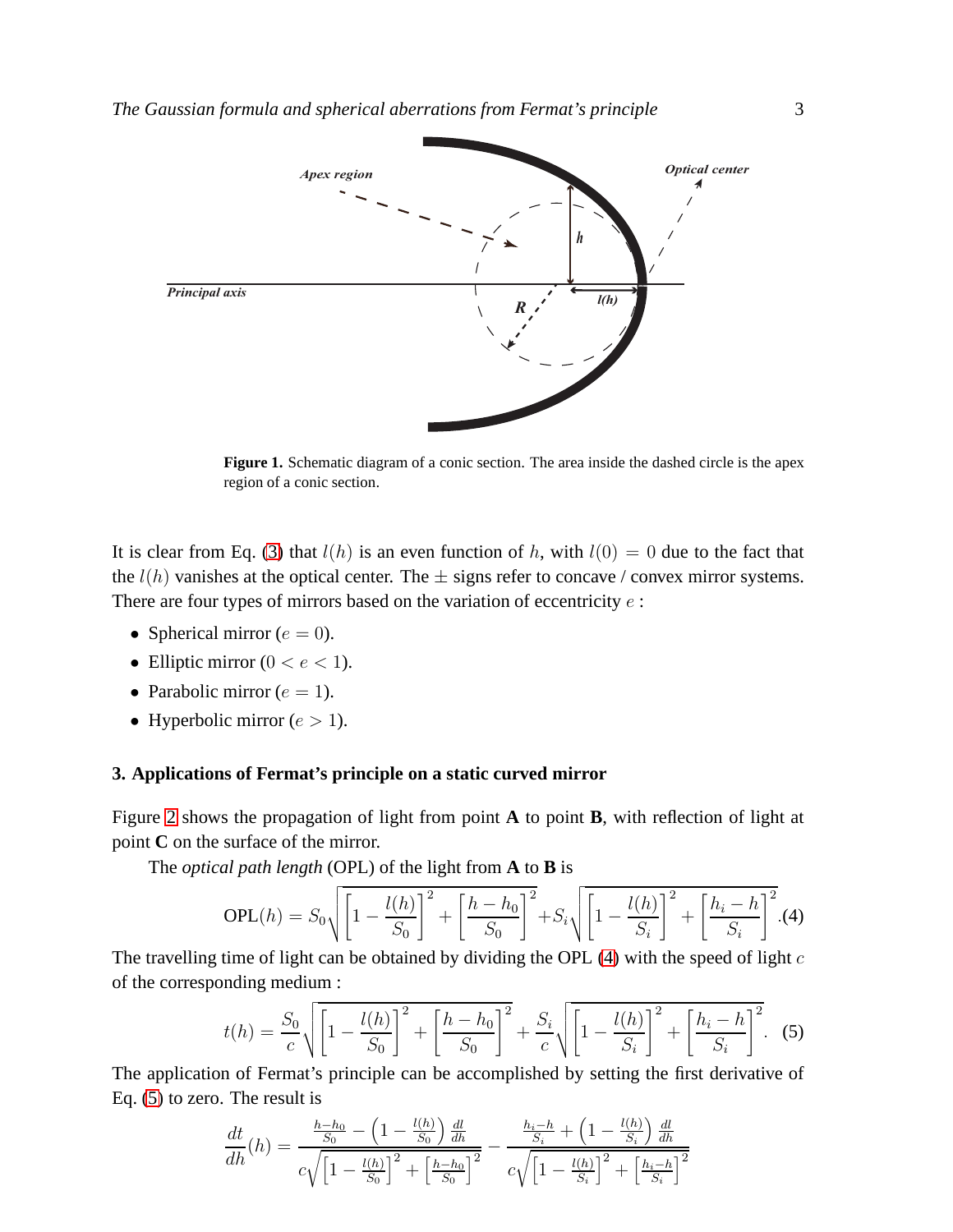

<span id="page-3-0"></span>**Figure 2.** Schematic diagram of a static curved mirror system. The  $(S_0, h_0)$  and  $(S_i, h_i)$  are sets of coordinates related to the object and its associated image, respectively. The solid line **A-C-B** is the optical path length (OPL) of the light.

$$
=0.\t\t(6)
$$

Since it is very difficult to solve Eq.  $(6)$  for  $h$ , we shall analyze it by taking the Taylor expansion of Eq. [\(6\)](#page-2-4) near  $h = 0$ :

<span id="page-3-4"></span>
$$
\frac{dt}{dh}(h) = \sum_{n=1}^{\infty} \frac{1}{(n-1)!} \frac{d^n t}{dh^n}(0) h^{n-1} = 0,
$$
\n(7)

leading to

<span id="page-3-1"></span>
$$
\frac{d^n t}{dh^n}(0) = 0, \quad n = 1, 2, 3, \dots
$$
\n(8)

## *3.1. The Gaussian formula for a static mirror*

The first two terms of Eq. [\(8\)](#page-3-1) after the insertion of Eq. [\(5\)](#page-2-3) lead to

<span id="page-3-2"></span>
$$
\frac{\left(1 - \frac{l(0)}{S_0}\right)l(0) + \frac{h_0}{S_0}}{\sqrt{\left(1 - \frac{l(0)}{S_0}\right)^2 + \frac{h_0^2}{S_0^2}}} + \frac{\left(1 - \frac{l(0)}{S_i}\right)l(0) + \frac{h_i}{S_i}}{\sqrt{\left(1 - \frac{l(0)}{S_i}\right)^2 + \frac{h_i^2}{S_i^2}}} = 0,
$$
\n(9)

and

<span id="page-3-3"></span>
$$
\frac{\frac{1}{S_0} \left( 1 + \dot{l}^2(0) \right) - \left( 1 - \frac{l(0)}{S_0} \right) \ddot{l}(0)}{\sqrt{\left( 1 - \frac{l(0)}{S_0} \right)^2 + \frac{h_0^2}{S_0^2}}} - \frac{\frac{1}{S_0} \left( \left( 1 - \frac{l(0)}{S_0} \right) \dot{l}(0) + \frac{h_0}{S_0} \right)^2}{\left( \left( 1 - \frac{l(0)}{S_0} \right)^2 + \frac{h_0^2}{S_0^2} \right)^{\frac{3}{2}}} + \frac{\frac{1}{S_i} \left( 1 + \dot{l}^2(0) \right) - \left( 1 - \frac{l(0)}{S_i} \right) \ddot{l}(0)}{\sqrt{\left( 1 - \frac{l(0)}{S_i} \right)^2 + \frac{h_i^2}{S_i^2}}} - \frac{\frac{1}{S_i} \left( \left( 1 - \frac{l(0)}{S_i} \right) \dot{l}(0) + \frac{h_i}{S_i} \right)^2}{\left( \left( 1 - \frac{l(0)}{S_i} \right)^2 + \frac{h_i^2}{S_i^2} \right)^{\frac{3}{2}}} = 0,
$$
\n(10)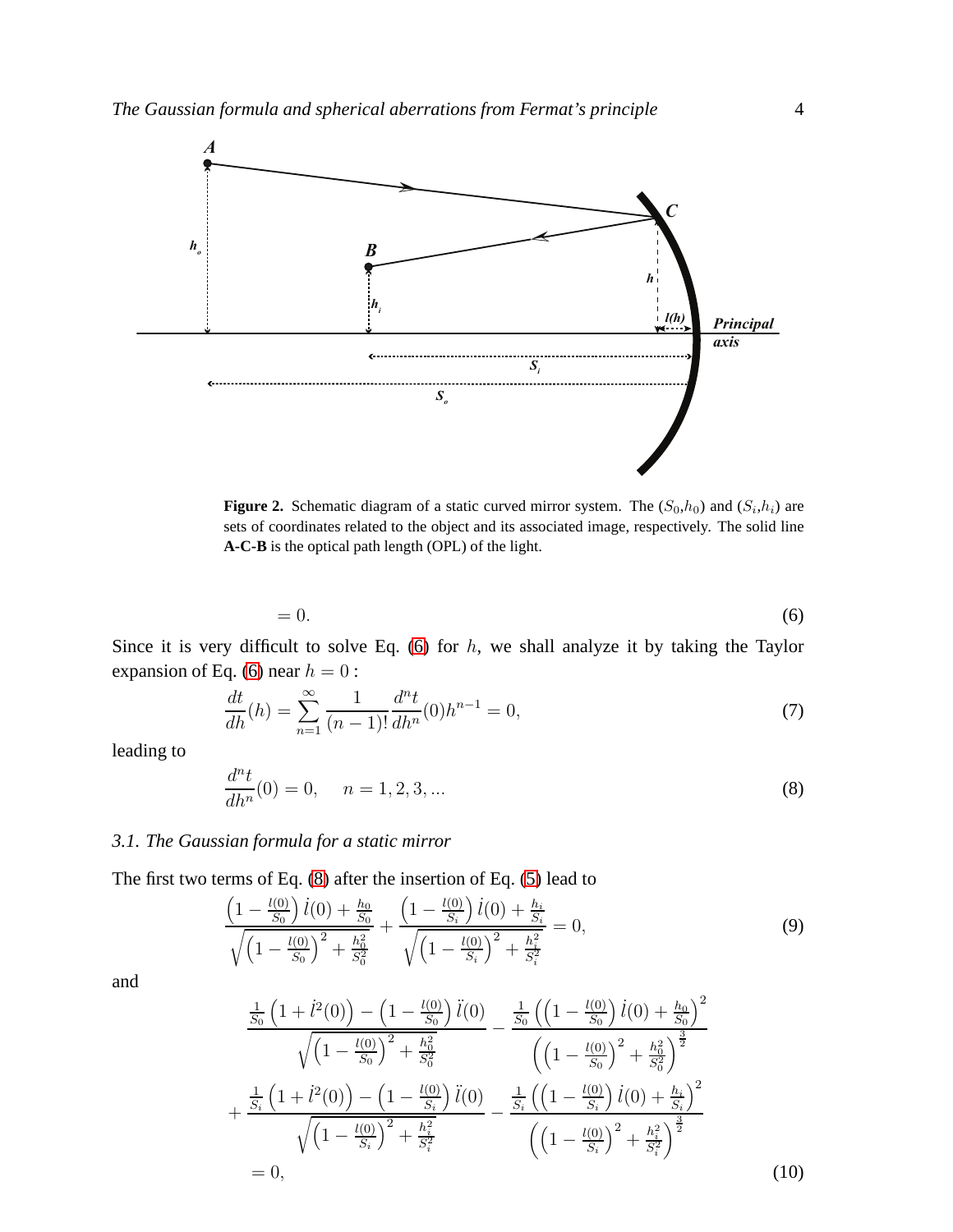where  $\dot{i}(h)$  and  $\ddot{i}(h)$  are the first and the second derivatives of  $l(h)$  with respect to h, respectively.

In order to get a clear interpretation of these terms, we consider two usual assumptions in geometrical optics :

• It is common to use the so-called *paraxial ray approximation*, i.e. when the rays are at small angles with respect to the principal axis. The consequences of the approximation are

<span id="page-4-3"></span>
$$
\left|\frac{h_0}{S_0}\right| \ll 1, \quad \left|\frac{h_i}{S_i}\right| \ll 1,\tag{11}
$$

i.e. we may neglect the higher order contributions of  $\frac{h_0}{S_0}$  and  $\frac{h_i}{S_i}$  on Eq. [\(8\)](#page-3-1).

• It is customary to consider mirrors whose curvatures are symmetric with respect to their associated principal axes. Consequently, the function  $l(h)$  must be an even function:  $l(-h) = l(h)$ , and all odd derivatives of  $l(h)$  vanish at  $h = 0$  [\[2\]](#page-14-1). The shapes of mirrors discussed in Section [2](#page-1-0) satisfy this condition.

Based on these assumptions, Eqs. [\(9\)](#page-3-2) and [\(10\)](#page-3-3) lead to

<span id="page-4-0"></span>
$$
\frac{h_0}{S_0} + \frac{h_i}{S_i} = 0 \quad \Longrightarrow \quad \frac{h_i}{h_0} = -\frac{S_i}{S_0},\tag{12}
$$

<span id="page-4-1"></span>
$$
\frac{1}{S_0} + \frac{1}{S_i} = 2\ddot{l}(0). \tag{13}
$$

Eq. [\(12\)](#page-4-0) expresses the usual lateral magnification formula, and Eq. [\(13\)](#page-4-1) is the Gaussian formula relating the object distance  $S_0$  to the image distance  $S_i$ , with the focal length  $f$  defined as

$$
f \equiv \frac{1}{2\ddot{l}(0)}.\tag{14}
$$

Using the horizontal distance given by Eq. [\(3\)](#page-1-2), it is interesting to note that the second derivative  $\ddot{l}(0) = \pm \frac{1}{R}$  $\frac{1}{R}$  regardless of the eccentricity e. Hence the focal length for any shape of mirror generated by a conic section is

<span id="page-4-2"></span>
$$
f_{\pm} = \pm \frac{R}{2}.\tag{15}
$$

If the conic section is a circle, Eq. [\(15\)](#page-4-2) gives the usual focal length of a spherical mirror, since the apex of a circle is equal to its radius. In general, Eq. [\(15\)](#page-4-2) is equally true for any shape of mirror generated by a conic section, where  $R$  is generalized to be the apex of the associated conic section.

#### <span id="page-4-4"></span>*3.2. Spherical aberrations in static mirrors*

Spherical aberration occurs in the curved mirror system when for incident light rays parallel to the principal axis, the reflected light rays coming from the outer region of the mirror do not arrive at the same point as those from the paraxial region [\[11\]](#page-14-10). The schematic diagram of the phenomenon is shown in Figure [3.](#page-5-0)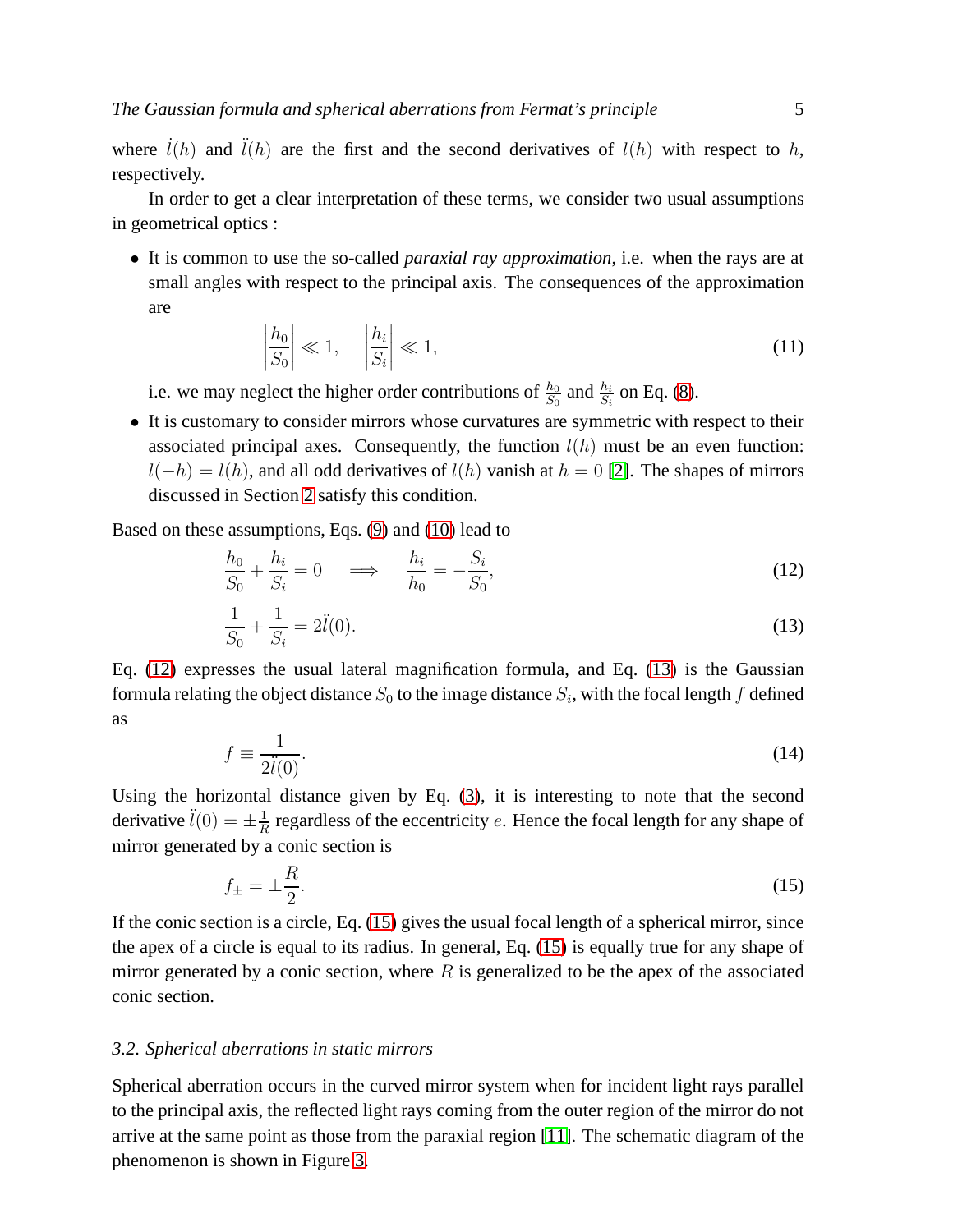

<span id="page-5-0"></span>**Figure 3.** Schematic diagram of spherical abberation.

In the paraxial region, the Gaussian formula [\(13\)](#page-4-1) holds. We may obtain the focal length of the curved mirror by setting  $S_0 \to \infty$ , i.e. when the light source is relatively far away from the mirror, and the distance of the associated image  $S_i$  is equal to the focal length. By Eq. [\(12\)](#page-4-0), the image height  $h_i = 0$  regardless of the object height  $h_0$ . As we consider light rays coming from the outer region, we have to start from Eq. [\(6\)](#page-2-4), take  $S_0 \rightarrow \infty$  and  $h_i = 0$ , and solve the resulting equation for  $S_i$ . The result is

<span id="page-5-1"></span>
$$
S_i(h) = f(h) = l(h) + \frac{h\left(1 - \dot{l}^2(h)\right)}{2\dot{l}(h)}.
$$
\n(16)

Inserting Eq.  $(3)$  into Eq.  $(16)$ , we obtain

<span id="page-5-2"></span>
$$
f(h) = \pm \left( \frac{R - \sqrt{R^2 - (1 - e^2)h^2}}{1 - e^2} + \frac{R^2 - (2 - e^2)h^2}{2\sqrt{R^2 - (1 - e^2)h^2}} \right)
$$
(17)

It is clear from Eq. [\(17\)](#page-5-2) that in general, the intersection of the reflected rays to the principal axis depends on the vertical distance h and the shape of mirror.

To obtain a clearer analysis of the spherical aberration, we introduce a dimensionless quantity  $x$  given by

<span id="page-5-4"></span>
$$
x \equiv \frac{h}{R}.\tag{18}
$$

Using the  $h \longrightarrow x$  substitution, Eq. [\(17\)](#page-5-2) becomes

<span id="page-5-3"></span>
$$
f(h) \longrightarrow f(x) = \pm \frac{R}{2} \left[ \frac{2(1 - \sqrt{1 - (1 - e^2)x^2})}{1 - e^2} \right]
$$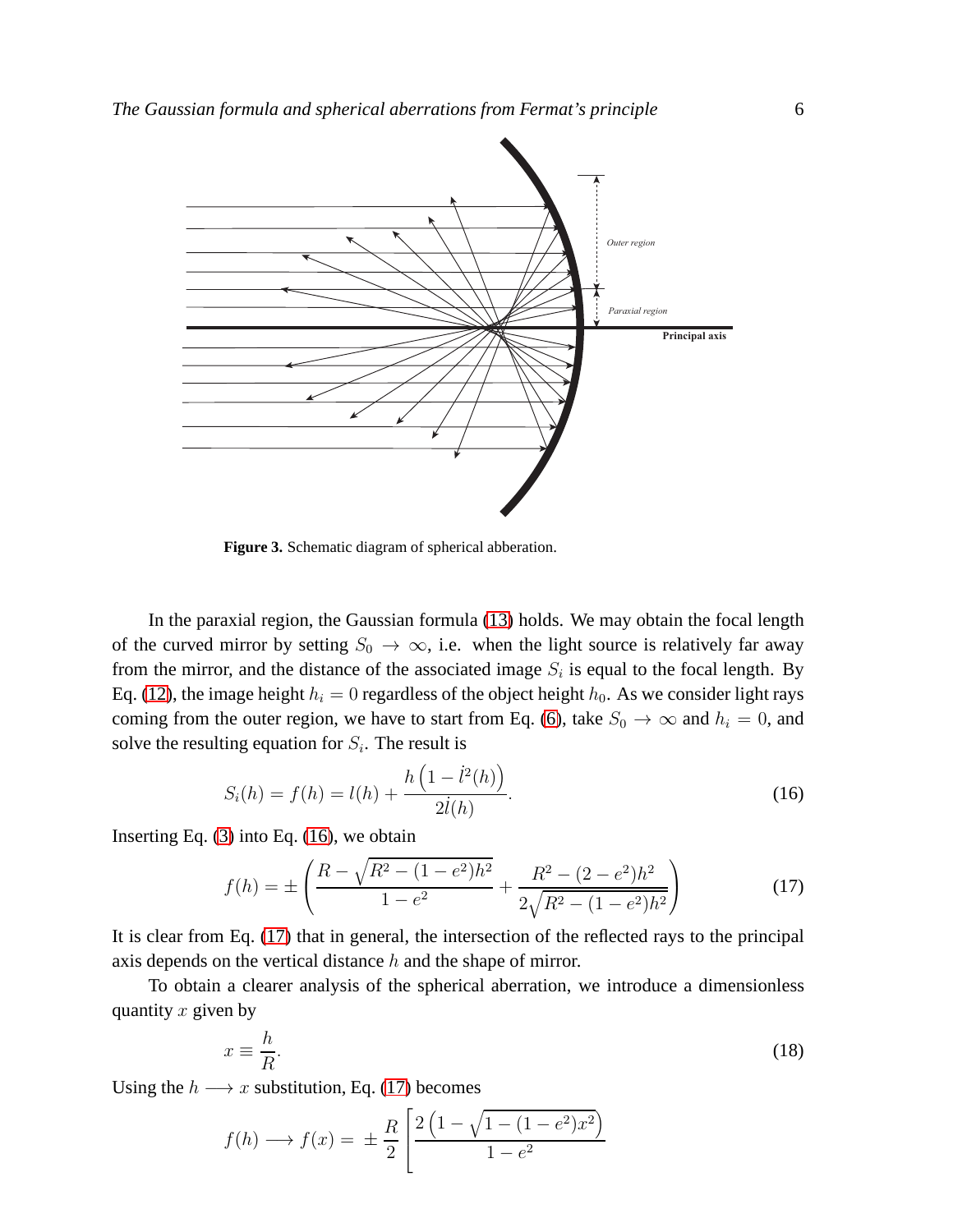

<span id="page-6-0"></span>**Figure 4.** The spherical aberration of concave mirrors of some conic sections based on Eq. [\(19\)](#page-5-3).

$$
+\frac{1-(2-e^2)x^2}{\sqrt{1-(1-e^2)x^2}}\bigg].
$$
\n(19)

Figure [4](#page-6-0) shows the plot of  $f(x)$  with respect to x for selected conic sections.

Now we may analyze the behaviour of the spherical aberration based on Eq. [\(19\)](#page-5-3) :

(i) The Taylor expansion of Eq. [\(19\)](#page-5-3) in powers of x gives

<span id="page-6-1"></span>
$$
f(x) = \pm \frac{R}{2} \left( 1 - \frac{(1 - e^2)x^2}{2} - \frac{(1 - e^2)(3 - e^2)x^4}{8} - \frac{(5 - e^2)(1 - e^2)^2 x^6}{16} + O(x^8) \right).
$$
 (20)

The expansion [\(20\)](#page-6-1) gives the same results as obtained by Watson using a different approach [\[8\]](#page-14-7). Eq. [\(20\)](#page-6-1) indicates that the intersection point of the reflected ray (or the extension of the reflected ray in the case of convex mirrors) with the principal axis is coming closer to the optical center for mirror shapes with eccentricity  $0 \le e < 1$  as x increases, and is moving away from the optical center for hyperbolic mirrors ( $e > 1$ ). For the parabolic mirror ( $e = 1$ ), all the reflected rays (or the extension of the reflected ray in the case of convex mirrors) come to a single point whose horizontal distance is  $\pm \frac{R}{2}$ 2 from the optical center. This means that the parabolic mirror does not suffer spherical aberration, as expected.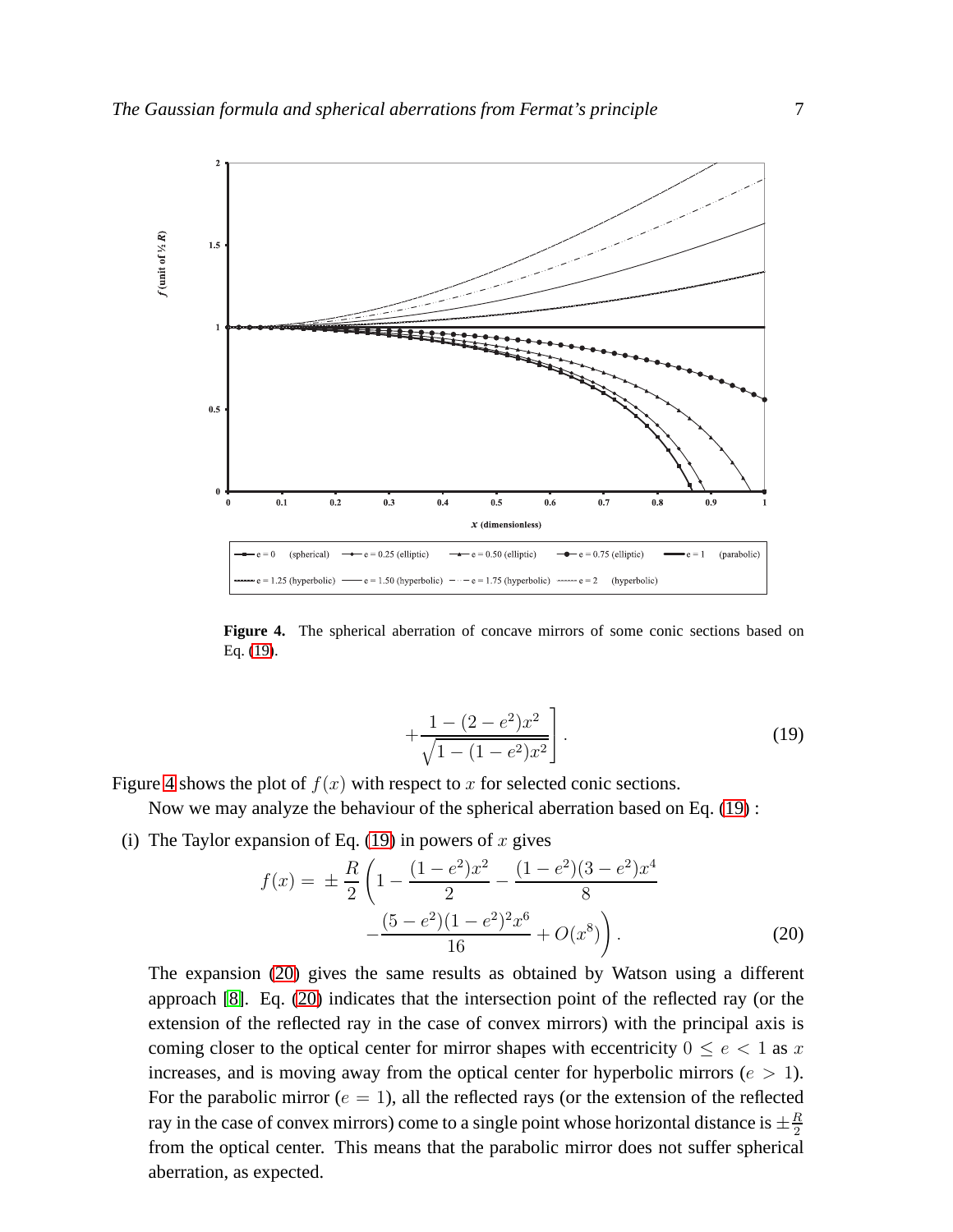

<span id="page-7-1"></span>**Figure 5.** The plot of relative error  $\delta_f(x)$  with respect to x of concave mirrors of some conic sections based on Eq. [\(21\)](#page-7-0).

(ii) If we are considering the paraxial region where  $h \ll R$  (or where x is sufficiently small), we may neglect the higher order terms in Eq. [\(20\)](#page-6-1), leaving  $f(x) \approx \pm \frac{R}{2}$ . Consequently, the absolute error  $\delta_f(x)$  generated from the approximation is given by

<span id="page-7-0"></span>
$$
\delta_f(x) \equiv \left| f(x) - \frac{R}{2} \right|
$$
  
=  $\frac{R}{2} \left| \frac{1 - (2 - e^2)x^2}{\sqrt{1 - (1 - e^2)x^2}} + \frac{2\left(1 - \sqrt{1 - (1 - e^2)x^2}\right)}{1 - e^2} - 1 \right|.$  (21)

The growth of the absolute error with respect to  $x$  for some concave mirror is given by Figure [5.](#page-7-1) To obtain the paraxial range of  $f(x)$ , it is customary to use the acceptable error of  $5\% \times \frac{R}{2} = 0.025R$ . Using Figure [5,](#page-7-1) we may observe errors of  $\delta_f \leq 0.025R$  at  $x < x_0$ , where

- (a)  $x_0 \approx 0.3$  for spherical mirrors,
- (b)  $x_0 > 0.3$  for elliptic mirrors,
- (c)  $x_0 > 0.2$  for hyperbolic mirrors with eccentricity within  $1 < e \leq 2$ .

In fact, solving Eq. [\(21\)](#page-7-0) for  $\delta_f(x) \leq 0.025R$  numerically leads to the more precise results of

(a)  $x_0 \approx 0.304911$  for spherical mirrors,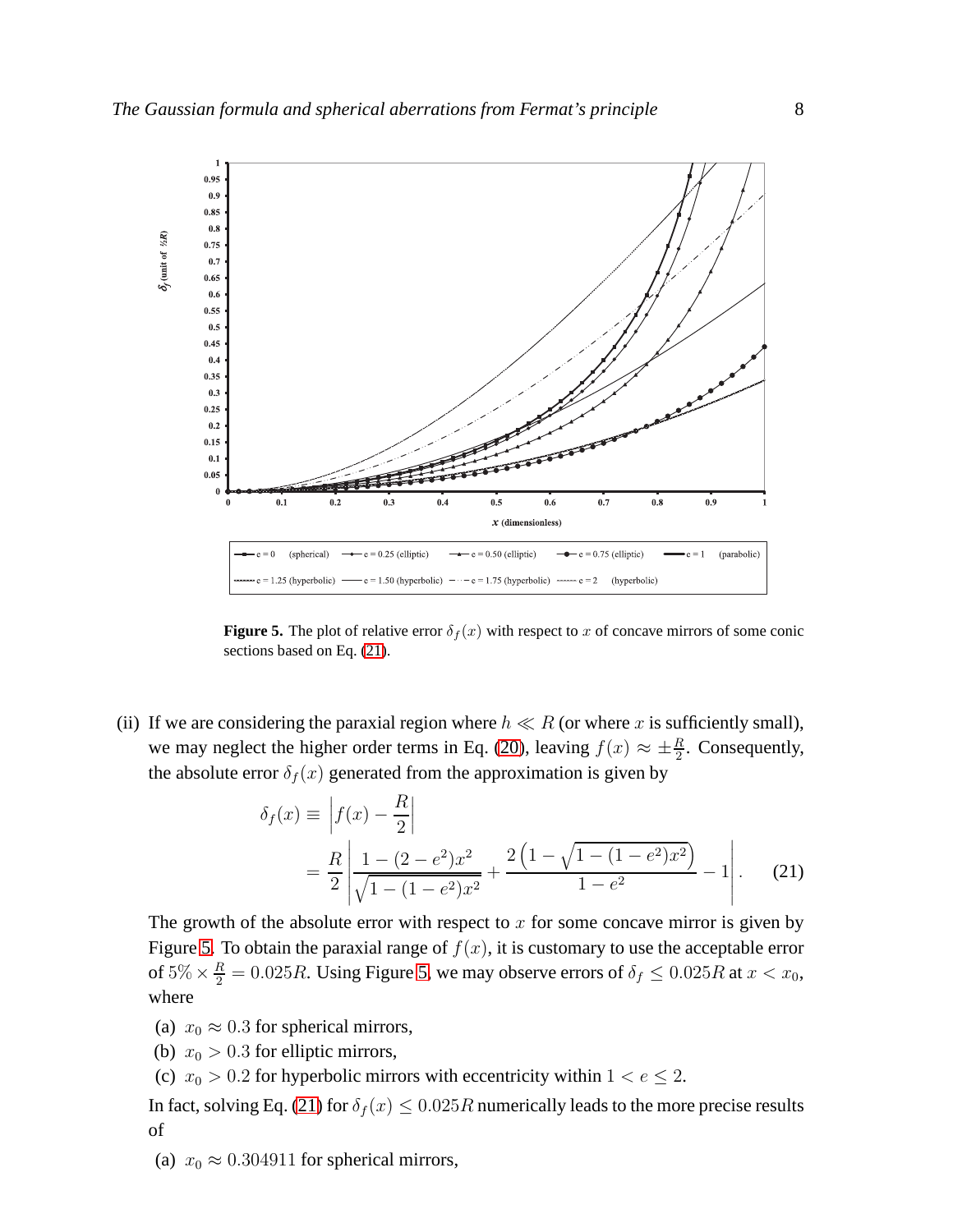- <span id="page-8-1"></span>(b)  $x_0 > 0.304911$  for elliptic mirrors,
- (c)  $x_0 > 0.183379$  for hyperbolic mirrors with eccentricity within  $1 < e \leq 2$ .

It is also interesting to see from Figure [5](#page-7-1) that the errors grow rapidly at some point beyond  $x \approx 0.6$  for spherical and elliptic mirrors. The errors for hyperbolic mirrors also grow, but not as rapidly as the spherical and elliptic cases.

(iii) From [\(ii\)](#page-8-1) above, it is interesting to note that the spherical aberration may be reduced by constructing the mirrors generated by conic sections with eccentricity close to 1. It is also practical to reduce the spherical aberration by setting a sufficiently small value of  $x$ , i.e. by taking a sufficiently large value of the apical radius  $R$  compared to  $h$ .

#### <span id="page-8-0"></span>**4. Applications of Fermat's principle on a relativistic curved mirror**

Now let us study the behaviour of a mirror system where the object, the image and the curved mirror are all moving parallel to the principal axis at a constant speed  $v$  to the right relative to the observer, as shown in Figure [6.](#page-9-0) The light ray travels from point **A** at time  $t = 0$ , is reflected at point **C** on the surface of the mirror at time  $t = t_a$ , and finally reaches point **B** at time  $t = t_a + t_b$ . During the movement of the mirror system, it is important to keep in mind two important rules :

- the speed of light *remains the same* as observed by either the rest or moving observers, as stated by the second postulate of the special theory of relativity [\[7\]](#page-14-6).
- lengths that are parallel to the direction of the movement appear shorter with respect to the rest observer due to the Lorentz contraction.

Based on the two rules above, we construct the OPL of the light from **A** to **C** and from **C** to **B** as

<span id="page-8-2"></span>
$$
l_a(h) = \bar{S}_0 \sqrt{\left[1 + \frac{vt_a - \bar{l}(h)}{\bar{S}_0}\right]^2 + \left[\frac{h - h_0}{\bar{S}_0}\right]^2},
$$
\n(22)

and

<span id="page-8-3"></span>
$$
l_b(h) = \bar{S}_i \sqrt{\left[1 - \frac{vt_b + \bar{l}(h)}{\bar{S}_i}\right]^2 + \left[\frac{h_i - h}{\bar{S}_i}\right]^2},\tag{23}
$$

respectively. The  $\bar{S}_0$ ,  $\bar{S}_i$  and  $\bar{l}(h)$  are the Lorentz contracted version of  $S_0$ ,  $S_i$  and  $l(h)$ , respectively, i.e.

$$
\bar{S}_0 = \frac{S_0}{\gamma},
$$
\n
$$
\bar{S}_i = \frac{S_i}{\gamma},
$$
\n
$$
\bar{l}(h) = \frac{l(h)}{\gamma},
$$
\nwhere  $\gamma \equiv \left(1 - \frac{v^2}{c^2}\right)^{-\frac{1}{2}}$ .

\n(24)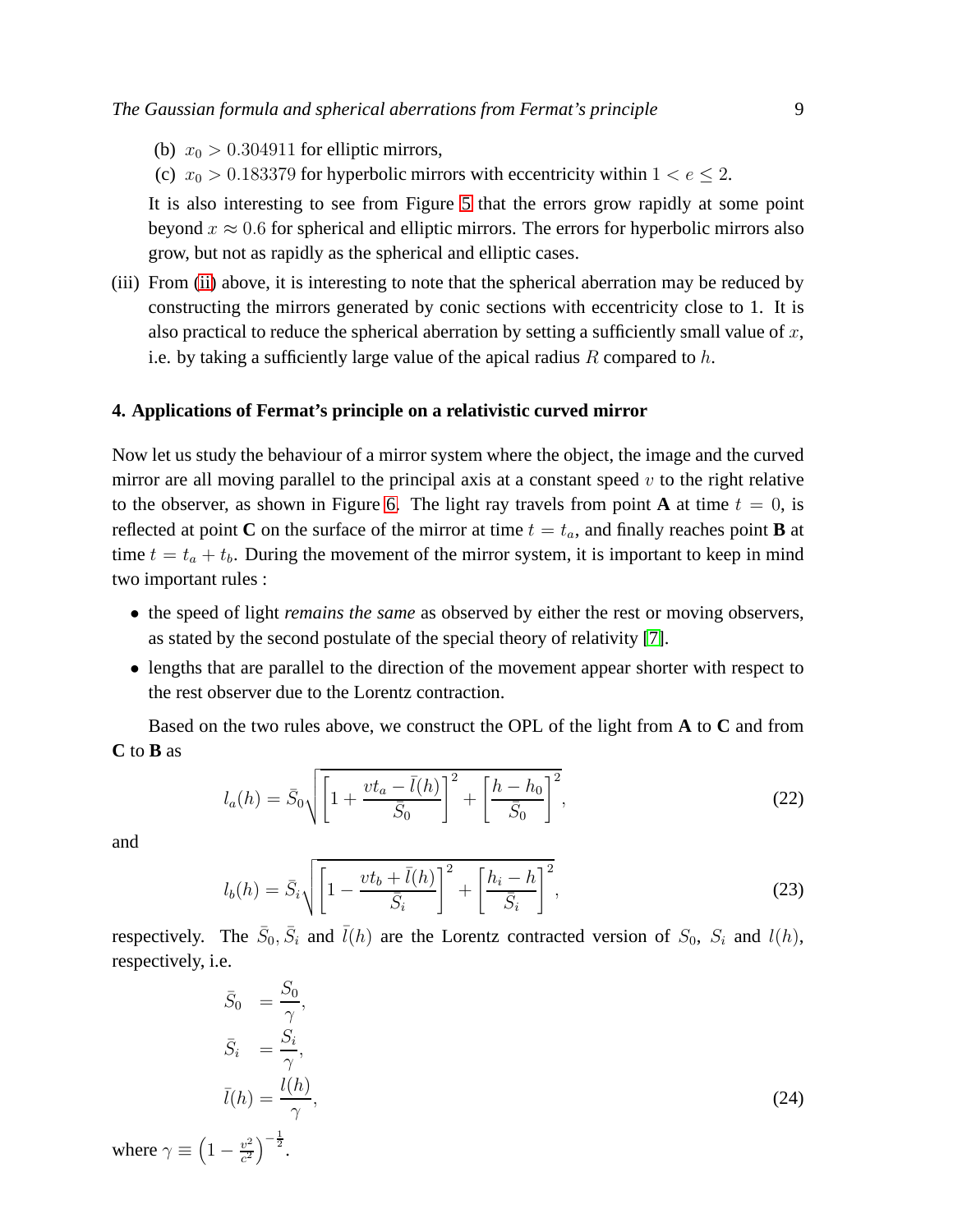

<span id="page-9-0"></span>**Figure 6.** Schematic diagram of the relativistic curved mirror system. The OPL from **A** to **B** is shown by solid lines.

The travelling time from **A** to **C** can be obtained from Eq. [\(22\)](#page-8-2) by dividing it with the speed of light c and solving the resulting equation for  $t_a$ . The result is

$$
t_a(h) = \frac{\bar{S}_0}{c}\gamma^2 \left[ \sqrt{\left(1 - \frac{\bar{l}(h)}{\bar{S}_0}\right)^2 + \frac{1}{\gamma^2} \left(\frac{h - h_0}{\bar{S}_0}\right)^2} + \beta \left(1 - \frac{\bar{l}(h)}{\bar{S}_0}\right) \right],
$$
 (25)

where  $\beta \equiv \frac{v}{c}$  $\frac{v}{c}$ . Similarly, the travelling time from **C** to **B** can be obtained from Eq. [\(23\)](#page-8-3), leading to

$$
t_b(h) = \frac{\bar{S}_i}{c}\gamma^2 \left[ \sqrt{\left(1 - \frac{\bar{l}(h)}{\bar{S}_i}\right)^2 + \frac{1}{\gamma^2} \left(\frac{h_i - h}{\bar{S}_i}\right)^2} - \beta \left(1 - \frac{\bar{l}(h)}{\bar{S}_i}\right) \right].
$$
 (26)

The total travelling time is then  $t(h) = t_a(h) + t_b(h)$ .

Applying Fermat's principle by setting the first derivative of the total travelling time  $t(h)$ to zero, we obtain

<span id="page-9-1"></span>
$$
\frac{\frac{h-h_0}{\gamma^2 S_0} - \left(1 - \frac{\bar{l}(h)}{S_0}\right) \bar{l}(h)}{\sqrt{\left(1 - \frac{\bar{l}(h)}{S_0}\right)^2 + \frac{1}{\gamma^2} \left(\frac{h-h_0}{S_0}\right)^2}} - \frac{\frac{h_i - h}{\gamma^2 S_i} + \left(1 - \frac{\bar{l}(h)}{S_i}\right) \bar{l}(h)}{\sqrt{\left(1 - \frac{\bar{l}(h)}{S_i}\right)^2 + \frac{1}{\gamma^2} \left(\frac{h_i - h}{S_i}\right)^2}} = 0.
$$
\n(27)

For  $v \ll c$ , Eq. [\(27\)](#page-9-1) leads to Eq. [\(6\)](#page-2-4). As in the static case, Eq. (27) is very difficult to solve for  $h$ , and we shall use the Taylor expansion [\(7\)](#page-3-4) and the relation [\(8\)](#page-3-1) again to analyze it.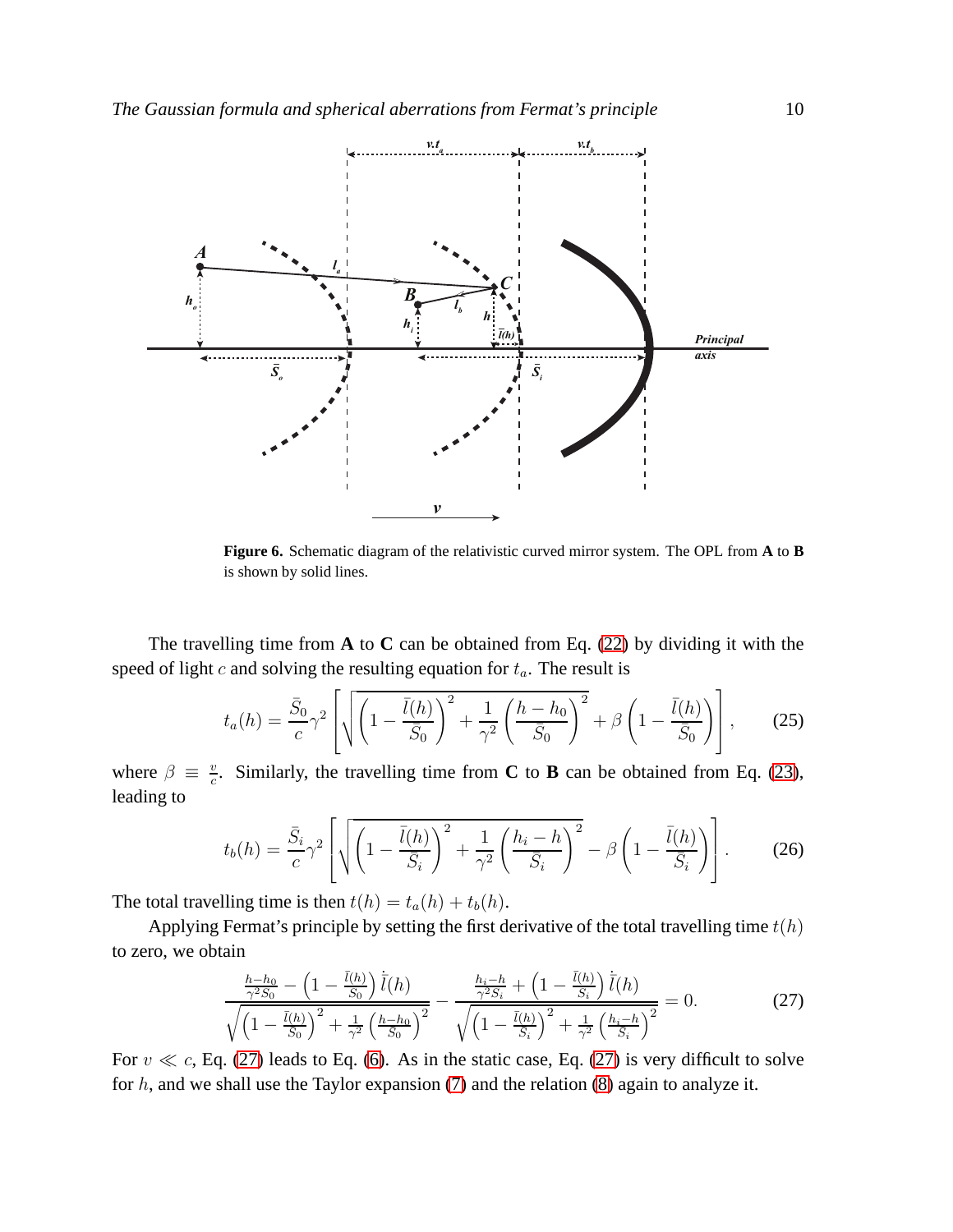#### *4.1. The Gaussian formula for the relativistic mirrors*

The first two terms of the relation [\(8\)](#page-3-1) obtained from Eq. [\(27\)](#page-9-1) give

<span id="page-10-1"></span><span id="page-10-0"></span>
$$
\frac{\frac{h_0}{\gamma^2 S_0} - \left(1 - \frac{\bar{l}(0)}{S_0}\right) \bar{l}(0)}{\sqrt{\left(1 - \frac{\bar{l}(0)}{S_0}\right)^2 + \frac{1}{\gamma^2} \left(\frac{h_0}{S_0}\right)^2}} + \frac{\frac{h_i}{\gamma^2 S_i} + \left(1 - \frac{\bar{l}(0)}{S_i}\right) \bar{l}(0)}{\sqrt{\left(1 - \frac{\bar{l}(0)}{S_i}\right)^2 + \frac{1}{\gamma^2} \left(\frac{h_i}{S_i}\right)^2}} = 0,
$$
\n(28)  
\n
$$
\frac{\frac{1}{S_0} \left(\frac{1}{\gamma^2} + \bar{l}^2(0)\right) - \left(1 - \frac{\bar{l}(0)}{S_0}\right) \bar{l}(0)}{\sqrt{\left(1 - \frac{\bar{l}(0)}{S_0}\right)^2 + \frac{h_0^2}{\gamma^2 S_0^2}}} - \frac{\frac{1}{S_0} \left(\left(1 - \frac{\bar{l}(0)}{S_0}\right) \bar{l}(0) + \frac{h_0}{\gamma^2 S_0}\right)^2}{\left(\left(1 - \frac{\bar{l}(0)}{S_0}\right)^2 + \frac{h_0^2}{\gamma^2 S_0^2}\right)^{\frac{3}{2}}}
$$
\n
$$
+ \frac{\frac{1}{S_i} \left(\frac{1}{\gamma^2} + \bar{l}^2(0)\right) - \left(1 - \frac{\bar{l}(0)}{S_i}\right) \bar{l}(0)}{\sqrt{\left(1 - \frac{\bar{l}(0)}{S_i}\right)^2 + \frac{h_i^2}{\gamma^2 S_i^2}}} - \frac{\frac{1}{S_i} \left(\left(1 - \frac{\bar{l}(0)}{S_i}\right) \bar{l}(0) + \frac{h_i}{\gamma^2 S_i}\right)^2}{\left(\left(1 - \frac{\bar{l}(0)}{S_i}\right)^2 + \frac{h_i^2}{\gamma^2 S_i^2}\right)^{\frac{3}{2}}} = 0.
$$
\n(29)

Since  $\bar{l}(h)$ , like  $l(h)$ , is an even function of h, and using the paraxial ray approximation [\(11\)](#page-4-3), Eqs [\(28\)](#page-10-0) and [\(29\)](#page-10-1) lead to

<span id="page-10-2"></span>
$$
\frac{1}{\gamma^2} \left( \frac{h_0}{\bar{S}_0} + \frac{h_i}{\bar{S}_i} \right) = 0 \quad \iff \quad \frac{h_i}{h_0} = -\frac{\bar{S}_i}{\bar{S}_0} = -\frac{S_i}{S_0},\tag{30}
$$

<span id="page-10-3"></span>
$$
\frac{1}{\bar{S}_0} + \frac{1}{\bar{S}_i} = 2\gamma^2 \ddot{\bar{l}}(0). \tag{31}
$$

Comparing Eqs. [\(12\)](#page-4-0) and [\(30\)](#page-10-2), it is clear that the lateral magnification formula is preserved, i.e. the magnification rule appears the same in either static or relativistic case. This is due to the fact that any length in the direction perpendicular to the direction of the motion does not suffer Lorentz contraction. The Gaussian formula, however, suffers a modification of the focal length of the mirror, i.e.

<span id="page-10-4"></span>
$$
f \equiv \frac{1}{2\ddot{l}(0)} \Longrightarrow \bar{f} \equiv \frac{1}{2\gamma^2 \ddot{l}(0)} = \frac{f}{\gamma},\tag{32}
$$

based on comparison between Eqs. [\(13\)](#page-4-1) and [\(31\)](#page-10-3). Hence, the focal length of the relativistic mirror is Lorentz contracted for the rest observer. Inserting Eq. [\(15\)](#page-4-2) into Eq. [\(32\)](#page-10-4), we obtain the focal length of the relativistic curved mirror with the shape of a conic section as

<span id="page-10-5"></span>
$$
\bar{f} = \frac{R}{2\gamma}.\tag{33}
$$

Due to the quadratic term of the speed v in  $\gamma$ , the Gaussian formula [\(31\)](#page-10-3) and the focal length [\(32\)](#page-10-4) are independent of the direction of movement.

#### *4.2. Spherical aberrations in relativistic mirrors*

Using the same arguments as used in the discussion of spherical aberration in Section [3.2,](#page-4-4) we shall start from Eq. [\(27\)](#page-9-1), take  $\bar{S}_0 \to \infty$  and  $h_i = 0$ , and solve the resulting equation for  $\bar{S}_i$ .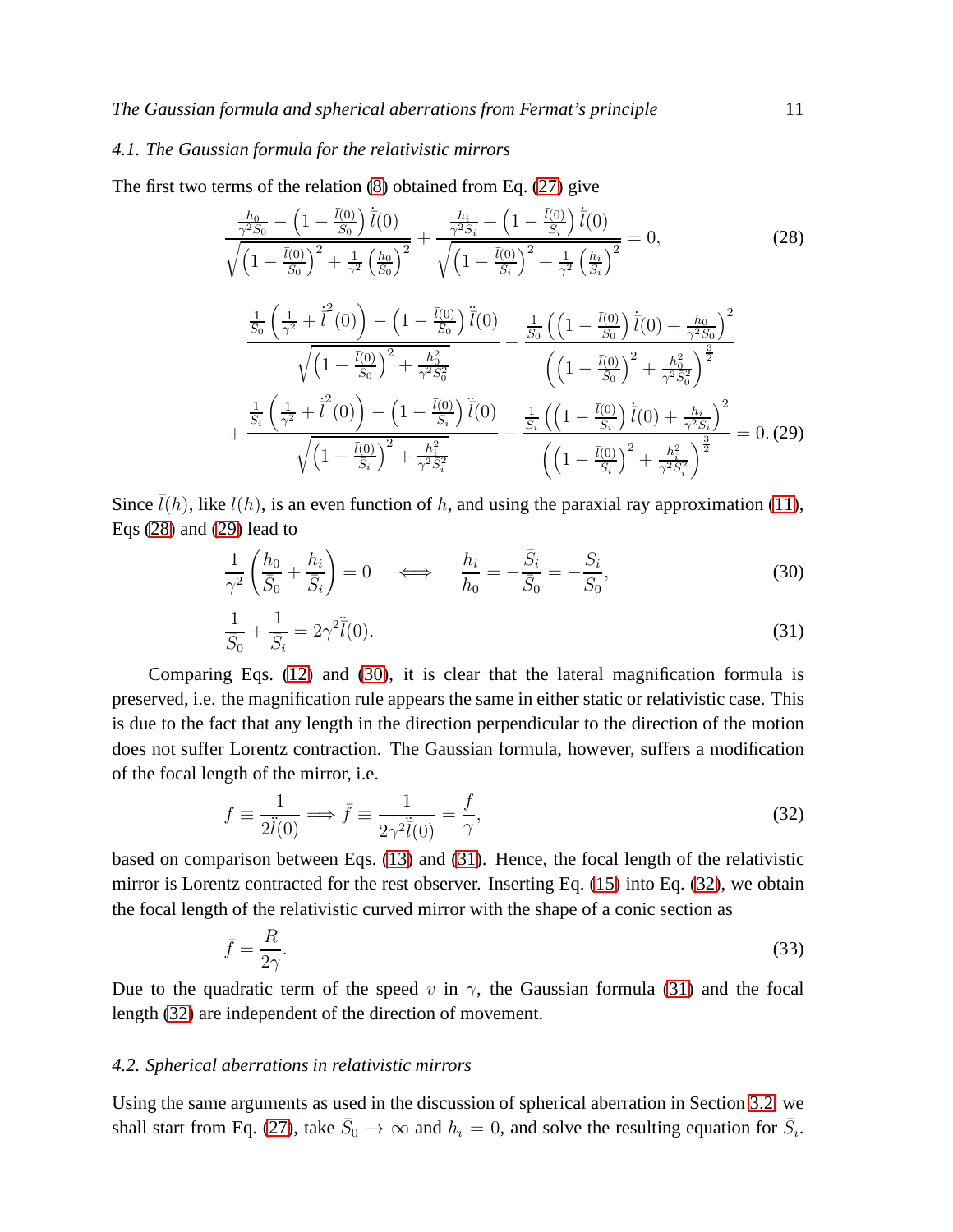The result is

<span id="page-11-0"></span>
$$
\bar{S}_{i}(h) = \bar{f}(h) = \bar{l}(h) + \frac{h\left(\frac{1}{\gamma^{2}} - \bar{l}^{2}(h)\right)}{2\bar{l}(h)}
$$

$$
= \frac{1}{\gamma} \left( l(h) + \frac{h\left(1 - \bar{l}^{2}(h)\right)}{2\bar{l}(h)} \right) = \frac{f(h)}{\gamma}.
$$
(34)

Eq. [\(34\)](#page-11-0) indicates that the spherical aberration relation [\(17\)](#page-5-2) is Lorentz contracted, which is consistent with Eq. [\(32\)](#page-10-4). Again, Eq. [\(34\)](#page-11-0) is independent of the direction of movement due to the quadratic term of the speed v in  $\gamma$ .

In order to analyze further the effect of speed to the spherical aberration, we use the  $h \longrightarrow x$  substitution introduced by Eq. [\(18\)](#page-5-4) in Section [3.2.](#page-4-4) Inserting Eq. [\(3\)](#page-1-2) into Eq. [\(34\)](#page-11-0) and applying the  $h \longrightarrow x$  substitution, we obtain

<span id="page-11-1"></span>
$$
\bar{f}(x) = \pm \frac{R}{2\gamma} \left[ \frac{2\left(1 - \sqrt{1 - (1 - e^2)x^2}\right)}{1 - e^2} + \frac{1 - (2 - e^2)x^2}{\sqrt{1 - (1 - e^2)x^2}} \right].
$$
 (35)

Let us analyze the effect of the speed to the spherical aberration based on Eq. [\(35\)](#page-11-1):

- (i) Figure [7](#page-12-1) shows the spherical aberration of a relativistic spherical concave mirror for the purpose of illustration of Eq. [\(35\)](#page-11-1). It is clear from the figure that the reflection to the optical center of the spherical mirror ( $e = 0$ ) occurs at  $h > 0.8R$  regardless of the speed of the mirror system. By solving  $\bar{f}(x) = 0$  analytically, we obtain the more precise result of  $h = \frac{\sqrt{3}}{2}R \approx 0.866025R$ . The fact that this value of h is independent of the speed can be understood from the form of Eq [\(34\)](#page-11-0), where the factor  $\bar{f}(x)$  is a multiple of  $f(x)$  by the factor  $\frac{1}{\gamma}$ .
- (ii) The Taylor expansion of Eq.[\(35\)](#page-11-1) in powers of x gives

<span id="page-11-2"></span>
$$
\bar{f}(x) = \pm \frac{R}{2\gamma} \left( 1 - \frac{(1 - e^2)x^2}{2} - \frac{(1 - e^2)(3 - e^2)x^4}{8} - \frac{(5 - e^2)(1 - e^2)^2 x^6}{16} + O(x^8) \right).
$$
\n(36)

Within the paraxial region where  $h \ll R$ , we may again neglect the higher order terms in Eq. [\(36\)](#page-11-2) so  $\bar{f}(x) \approx \pm \frac{R}{2\gamma}$ . Using Eq. [\(35\)](#page-11-1), we may calculate the absolute error  $\bar{\delta}_f(x)$ similar to Eq. [\(21\)](#page-7-0) in Section [3.2,](#page-4-4) i.e.

<span id="page-11-3"></span>
$$
\bar{\delta}_f(x) \equiv \left| \bar{f}(x) - \frac{R}{2\gamma} \right|
$$
  
= 
$$
\frac{\left| f(x) - \frac{R}{2} \right|}{\gamma} = \frac{\delta_f(x)}{\gamma}.
$$
 (37)

Eq [\(37\)](#page-11-3) shows that the absolute error in the relativistic case differs from the static one by the factor  $\frac{1}{\gamma}$ . This means that when the mirror system is moving at a considerably high speed, the difference of  $\bar{f}(x)$  from  $\frac{R}{2\gamma}$  is relatively small so that the position of the intersection point may be considered as a fixed point. Hence the spherical aberration of the relativistic mirror system may be reduced by increasing its speed. However, since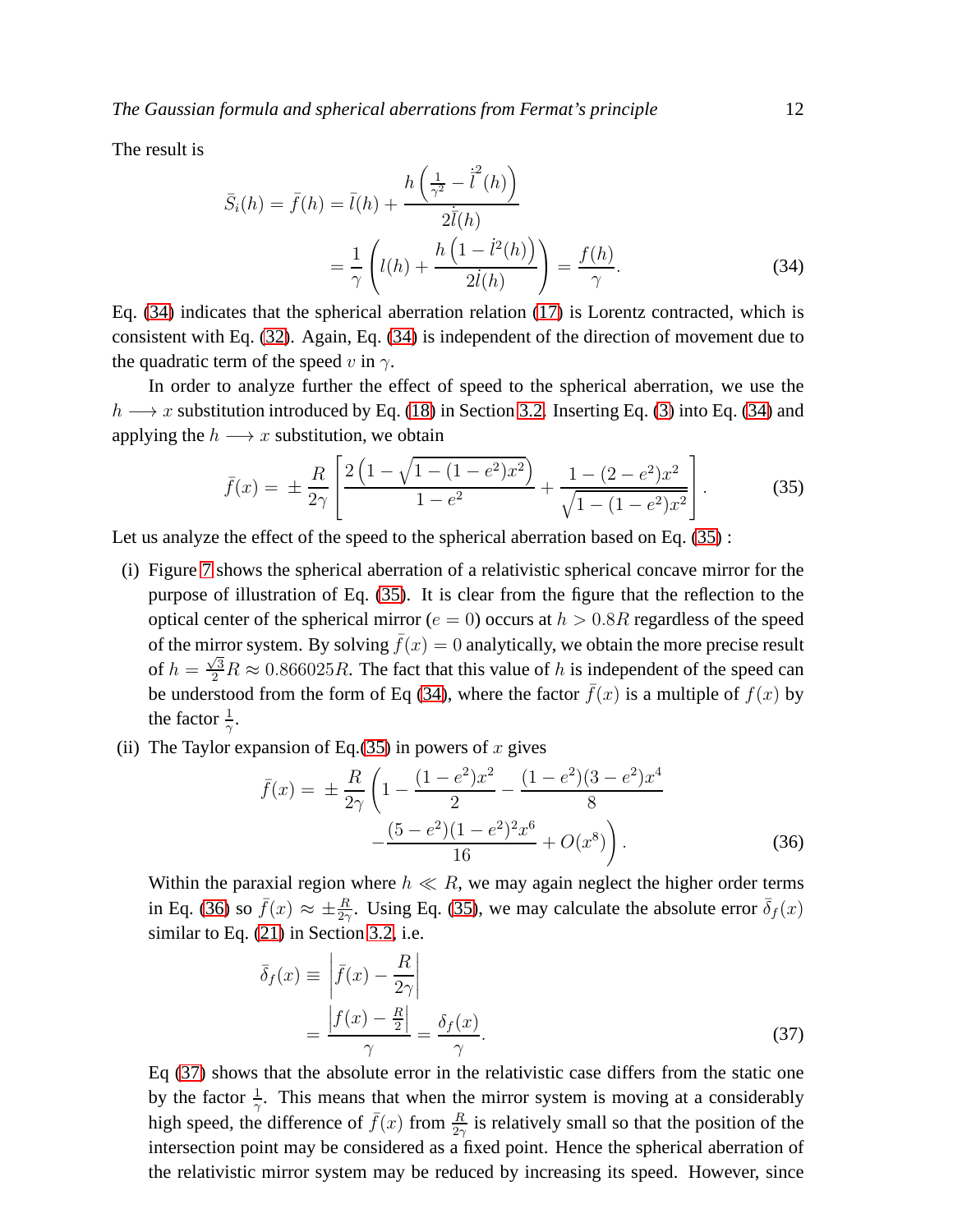

<span id="page-12-1"></span>**Figure 7.** The spherical aberration of the relativistic spherical concave mirror ( $e = 0$ ) based on Eq. [\(35\)](#page-11-1).

the spherical aberration relation suffers the Lorentz contraction, the focal length of the mirror system moving with high speed will also be reduced according to Eq. [\(33\)](#page-10-5). As an illustration, Figure [7](#page-12-1) for the relativistic spherical concave mirror clearly indicates this effect. In the static case, as discussed in [\(ii\)](#page-8-1) of Section [3.2,](#page-4-4) the paraxial region of a spherical mirror is  $x < 0.304911$  with absolute error within  $\delta_f \leq 0.025R$ . To attain the same absolute error within a larger range of x, we have to solve  $\overline{\delta}_f(x) = 0.025R$  for a specific value of x. For example, to attain the same absolute error of  $0.025R$  within the region  $x < 0.5$ , the mirror system must be moving with the speed  $v > 0.946329c$ . In general, the minimal speed v in which the absolute error is within the range  $\bar{\delta}_f \leq \delta_0$  and the paraxial region within  $x < x_0$  for a given mirror shape with eccentricity e is, from Eq. [\(37\)](#page-11-3),

$$
v = c \sqrt{1 - \left(\frac{\delta_0}{\delta_f(x)}\right)^2}.
$$
\n(38)

## <span id="page-12-0"></span>**5. Conclusion and future work**

We have discussed the properties of the relativistic curved mirrors and compared them with the properties of the static case. It is shown that the focal lengths of the relativistic mirrors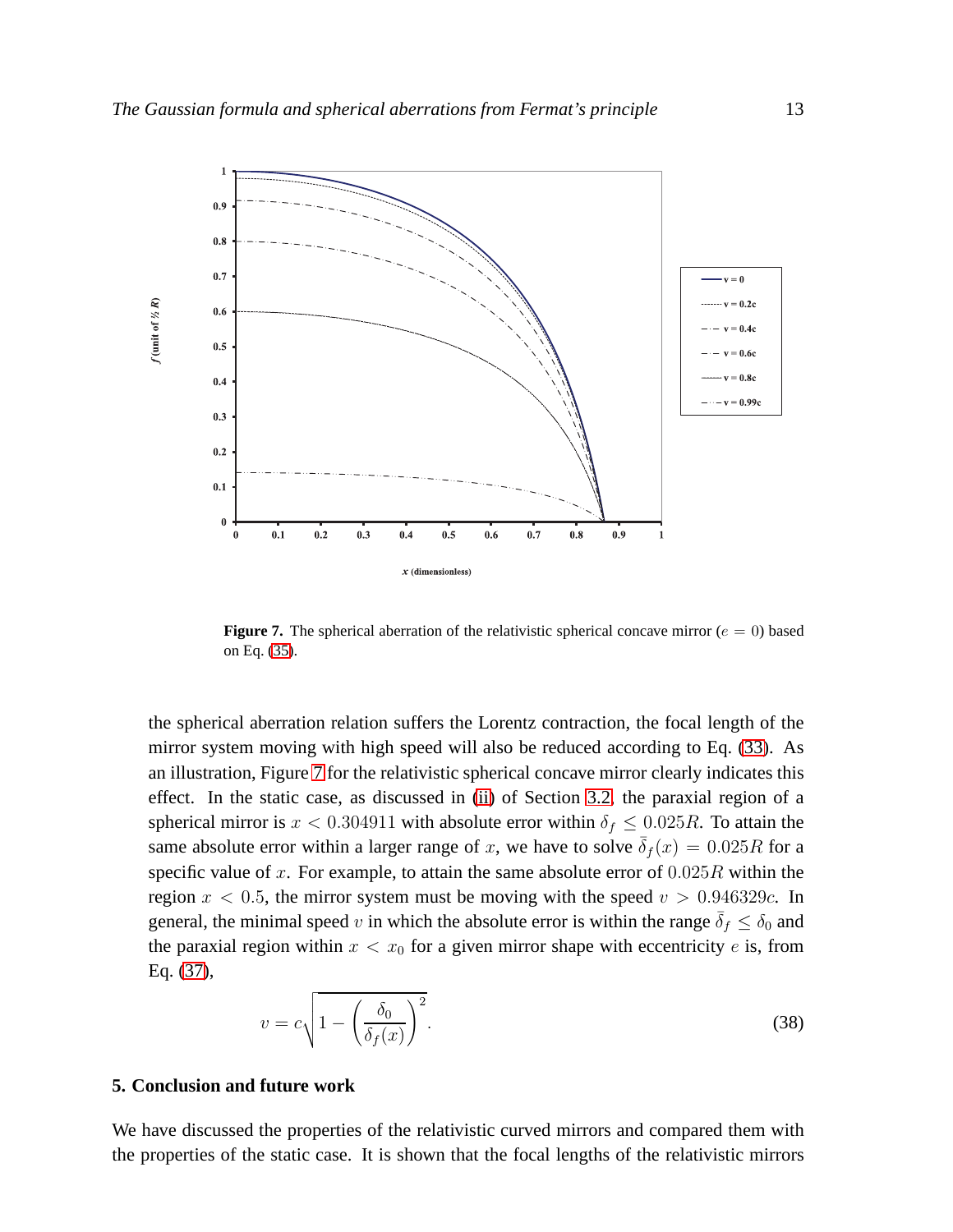are shorten according to the Lorentz contraction. Consequently, all focal lengths will tend to zero as speed of the mirror systems increases up to the speed of light (if it is possible to do so). From the Gaussian formula [\(31\)](#page-10-3), we may conclude that the light rays are getting harder to reach the mirror system as the speed of the mirror system  $v$  is approaching the speed of light, and hence the rays are getting harder to be reflected by the surface of the mirror ( $\bar{S}_i \rightarrow 0$ ). The spherical aberrations are also affected by the movement of the mirror systems. The spherical aberration of the relativistic mirror system reduces as the speed of the system increases, but at the same time, the intersection position of the reflected ray on the principal axis reduces due to the Lorentz contraction. The parabolic mirror does not suffer any spherical aberration caused by any moving state, even though the associated focal length decreases with the increase of speed.

It will be interesting to analyze the more general situation where an observer is moving at some angle with respect to the principal axis. A preliminary construction of the associated OPL shows that there are some modifications of Eqs. [\(22\)](#page-8-2) and [\(23\)](#page-8-3) in the form of

$$
l_a(\bar{h}) = \bar{S}_0 \sqrt{\left[1 + \frac{vt_a \cos \alpha - \bar{l}(\bar{h})}{\bar{S}_0}\right]^2 + \left[\frac{\bar{h} - \bar{h}_0 + vt_a \sin \alpha}{\bar{S}_0}\right]^2}
$$
(39)

and

$$
l_b(\bar{h}) = \bar{S}_i \sqrt{\left[1 - \frac{vt_b \cos \alpha + \bar{l}(\bar{h})}{\bar{S}_i}\right]^2 + \left[\frac{\bar{h}_i - \bar{h} + vt_b \sin \alpha}{\bar{S}_i}\right]^2},\tag{40}
$$

where  $\alpha$  is the angle between the moving velocity and the principal axis, and  $\bar{h}$  is the Lorentz contracted version of h due to the speed v sin  $\alpha$ . The detailed analysis of the situation will be discussed in a future paper.

It will also be interesting to investigate whether the same techniques used in this work can be applied to curved lenses. The work of Voronovich et.al. shows that Fermat's principle has proven to be valid for optical systems with moving optical media [\[12,](#page-14-11) [13\]](#page-14-12). It is well known that every lens system suffers spherical aberration because of the change of light speed inside the lens' media. Logically, the Gaussian formula and the spherical aberration relation must change due to the change of OPL caused by the movement of the lens system. The work of Gjurchinovski et.al. shows that an isotropic optical medium may become optically anisotropic observed in a moving frame at a constant velocity [\[14\]](#page-14-13). Using the same techniques discussed here, we may discover how the speed of a lens system affects the associated focal length and spherical aberration, which can provide some new information about the behavior of relativistic lenses.

#### **Acknowledgement**

The authors would like to thank Professor B. Suprapto Brotosiswojo, Dr. A. Rusli and Dr. Philips N. Gunawidjaja of the Department of Physics, Parahyangan Catholic University for the valuable comments, discussions and corrections during the early and final stages of this work. The authors would also like to thank the anonymous referees for the valuable comments and suggestions for the extension of the work in the future research. The work is partly supported